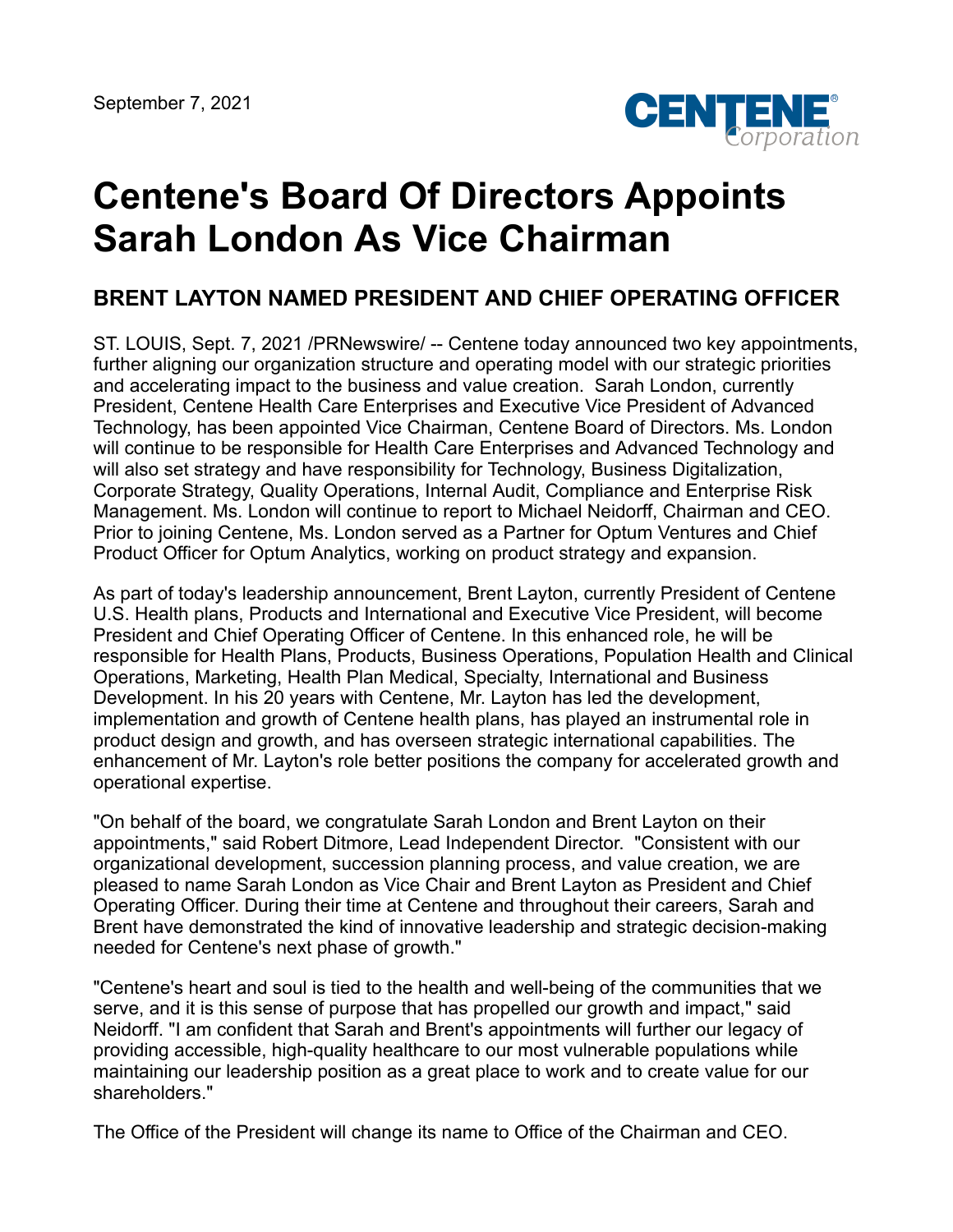## **About Centene Corporation**

Centene Corporation, a Fortune 25 company, is a leading multi-national healthcare enterprise that is committed to helping people live healthier lives. The Company takes a local approach – with local brands and local teams – to provide fully integrated, high-quality, and cost-effective services to government-sponsored and commercial healthcare programs, focusing on under-insured and uninsured individuals. Centene offers affordable and highquality products to nearly 1 in 15 individuals across the nation, including Medicaid and Medicare members (including Medicare Prescription Drug Plans) as well as individuals and families served by the Health Insurance Marketplace, the TRICARE program, and individuals in correctional facilities. The Company also serves several international markets, and contracts with other healthcare and commercial organizations to provide a variety of specialty services focused on treating the whole person. Centene focuses on long-term growth and the development of its people, systems and capabilities so that it can better serve its members, providers, local communities, and government partners.

Centene uses its investor relations website to publish important information about the Company, including information that may be deemed material to investors. Financial and other information about Centene is routinely posted and is accessible on Centene's investor relations website, [https://investors.centene.com/.](https://investors.centene.com/)

## **Forward-Looking Statements**

*All statements, other than statements of current or historical fact, contained in this press release are forward-looking statements. Without limiting the foregoing, forward-looking statements often use words such as "believe," "anticipate," "plan," "expect," "estimate," "intend," "seek," "target," "goal," "may," "will," "would," "could," "should," "can," "continue" and other similar words or expressions (and the negative thereof). Centene (the Company, our, or we) intends such forward-looking statements to be covered by the safe-harbor provisions for forward-looking statements contained in the Private Securities Litigation Reform Act of 1995, and we are including this statement for purposes of complying with these safe-harbor provisions. In particular, these statements include, without limitation, statements about our future operating or financial performance, market opportunity, growth strategy, competition, expected activities in completed and future acquisitions, including statements about the impact of our proposed acquisition of Magellan Health (the Magellan Acquisition), our completed acquisition of WellCare Health Plans, Inc. (WellCare and such acquisition, the WellCare Acquisition), other recent and future acquisitions, investments, the adequacy of our available cash resources and our settlements with Ohio and Mississippi to resolve claims and/or allegations made by those states with regard to past practices at Envolve Pharmacy Solutions, Inc. (Envolve), as our pharmacy benefits manager (PBM) subsidiary, and other possible future claims and settlements related to the past practices at Envolve and our ability to settle claims with other states within the reserve estimate we have recorded and on other acceptable terms, or at all. These forward-looking statements reflect our current views with respect to future events and are based on numerous assumptions and assessments made by us in light of our experience and perception of historical trends, current conditions, business strategies, operating environments, future developments and other factors we believe appropriate. By their nature, forward-looking statements involve known and unknown risks and uncertainties and are subject to change because they relate to events and depend on circumstances that will occur in the future, including economic, regulatory, competitive and other factors that may cause our or our industry's actual results, levels of activity, performance or achievements to be materially different from any future results, levels of activity, performance or achievements expressed or implied by these*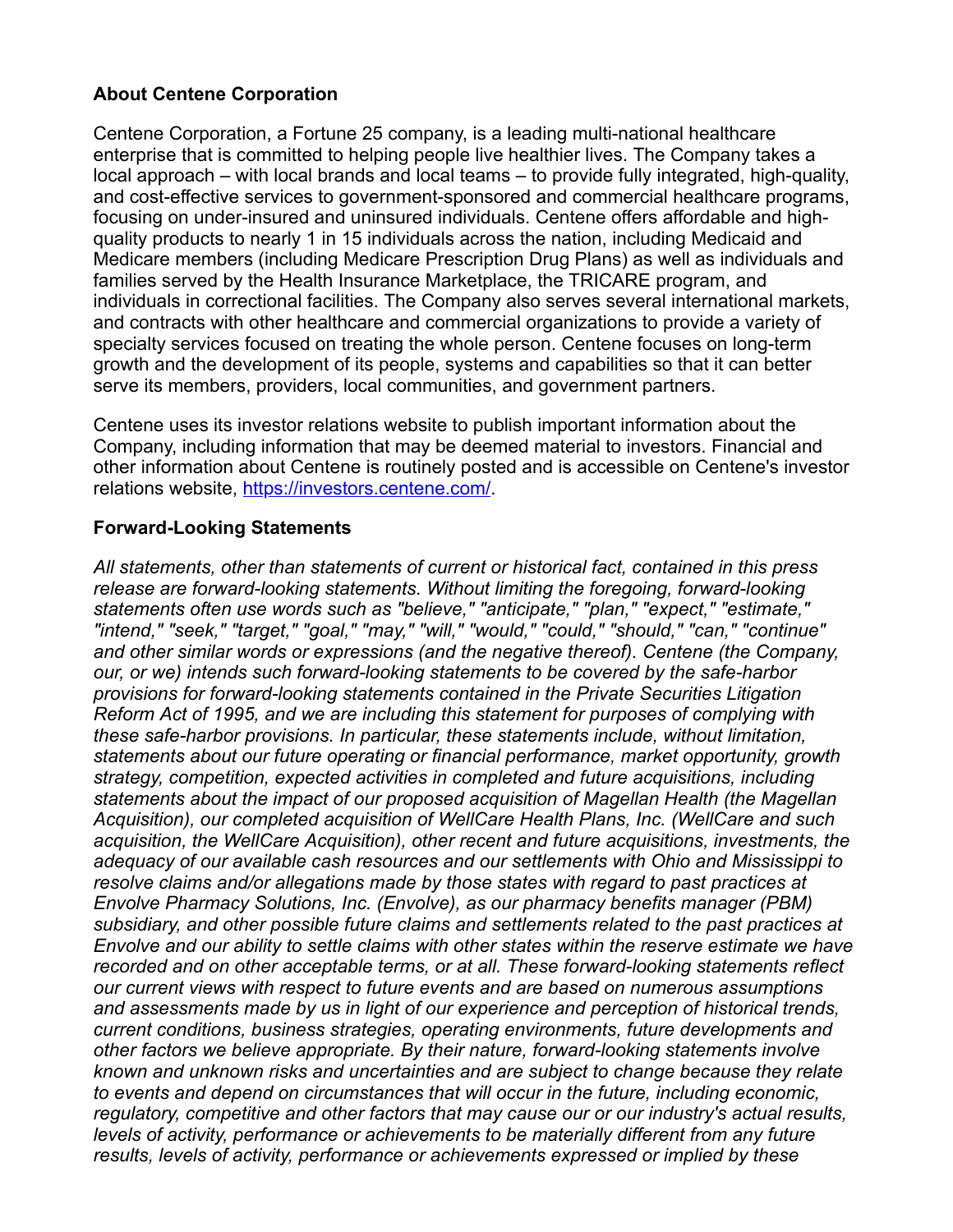*forward-looking statements. These statements are not guarantees of future performance and are subject to risks, uncertainties and assumptions. All forward-looking statements included in this press release are based on information available to us on the date hereof. Except as may be otherwise required by law, we undertake no obligation to update or revise the forward-looking statements included in this press release, whether as a result of new information, future events or otherwise, after the date hereof. You should not place undue reliance on any forward-looking statements, as actual results may differ materially from projections, estimates, or other forward-looking statements due to a variety of important factors, variables and events including, but not limited to: the impact of COVID-19 on global markets, economic conditions, the healthcare industry and our results of operations and the response by governments and other third parties; the risk that regulatory or other approvals required for the Magellan Acquisition may be delayed or not obtained or are subject to unanticipated conditions that could require the exertion of management's time and our resources or otherwise have an adverse effect on us; the possibility that certain conditions to the consummation of the Magellan Acquisition will not be satisfied or completed on a timely basis and accordingly, the Magellan Acquisition may not be consummated on a timely basis or at all; uncertainty as to the expected financial performance of the combined company following completion of the Magellan Acquisition; the possibility that the expected synergies and value creation from the Magellan Acquisition or the WellCare Acquisition (or other acquired businesses) will not be realized, or will not be realized within the respective expected time periods; the risk that unexpected costs will be incurred in connection with the completion and/or integration of the Magellan Acquisition or that the integration of Magellan Health will be more difficult or time consuming than expected; the risk that potential litigation in connection with the Magellan Acquisition may affect the timing or occurrence of the Magellan Acquisition or result in significant costs of defense, indemnification and liability; a downgrade of the credit rating of our indebtedness; the inability to retain key personnel; disruption from the announcement, pendency, completion and/or integration of the Magellan Acquisition or from the integration of the WellCare Acquisition, or similar risks from other acquisitions we may announce or complete from time to time, including potential adverse reactions or changes to business relationships with customers, employees, suppliers or regulators, making it more difficult to maintain business and operational relationships; our ability to accurately predict and effectively manage health benefits and other operating expenses and reserves, including fluctuations in medical utilization rates due to the impact of COVID-19; competition; membership and revenue declines or unexpected trends; changes in healthcare practices, new technologies and advances in medicine; increased healthcare costs; changes in economic, political or market conditions; changes in federal or state laws or regulations, including changes with respect to income tax reform or government healthcare programs as well as changes with respect to the Patient Protection and Affordable Care Act and the Health Care and Education Affordability Reconciliation Act (collectively referred to as the ACA) and any regulations enacted thereunder that may result from changing political conditions, the new administration or judicial actions; rate cuts or other payment reductions or delays by governmental payors and other risks and uncertainties affecting our government businesses; our ability to adequately price products; tax matters; disasters or major epidemics; changes in expected contract start dates; provider, state, federal, foreign and other contract changes and timing of regulatory approval of contracts; the expiration, suspension, or termination of our contracts with federal or state governments (including, but not limited to, Medicaid, Medicare, TRICARE or other customers); the difficulty of predicting the timing or outcome of legal or regulatory proceedings or matters, including claims against our PBM business or whether additional claims, reviews or investigations relating to our PBM business will be brought by states, the federal government or shareholder litigants, or government investigations; challenges to our contract awards; cyber-attacks or other privacy or data security incidents; the exertion of*